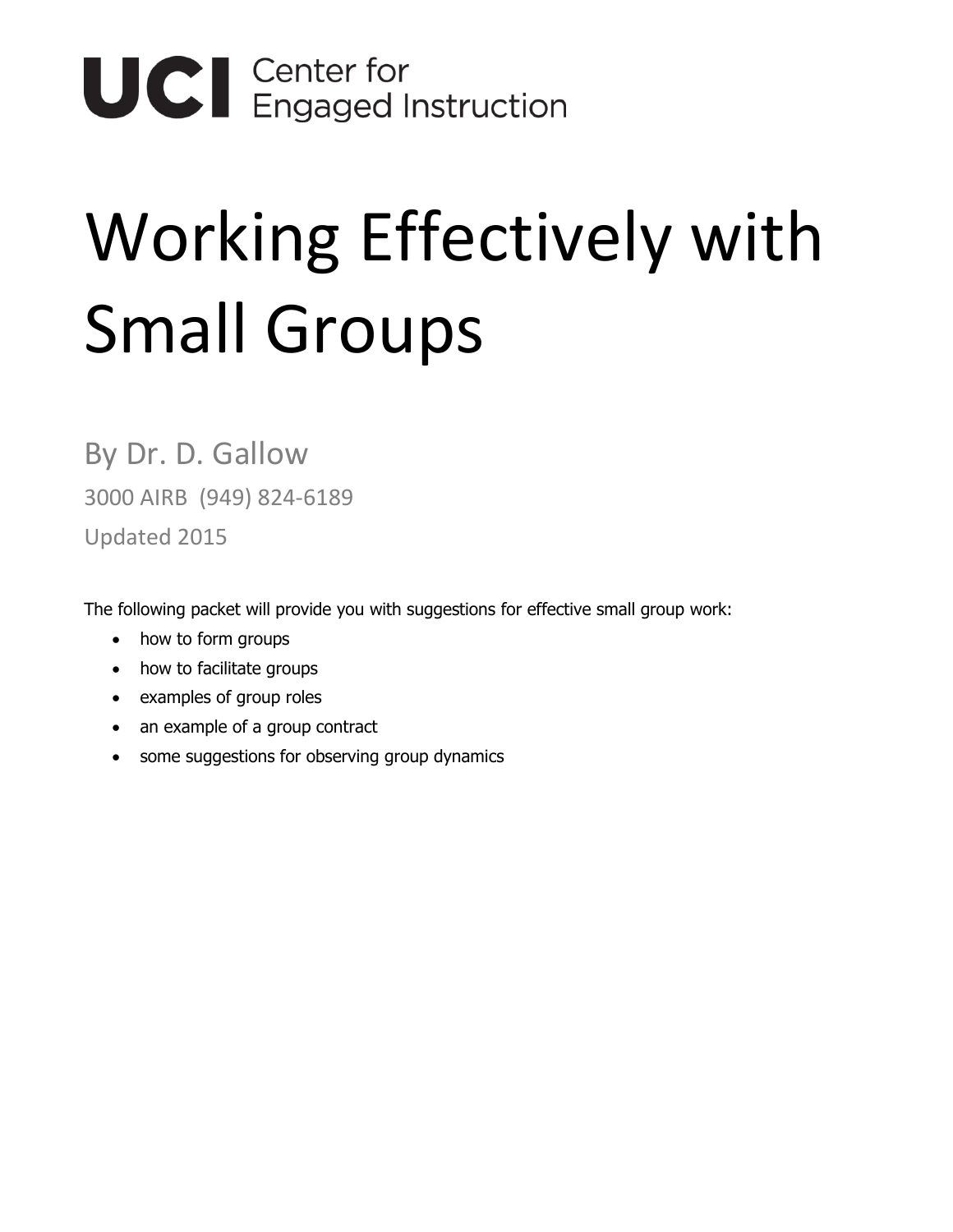Center for Engaged Instruction UC Irvine 2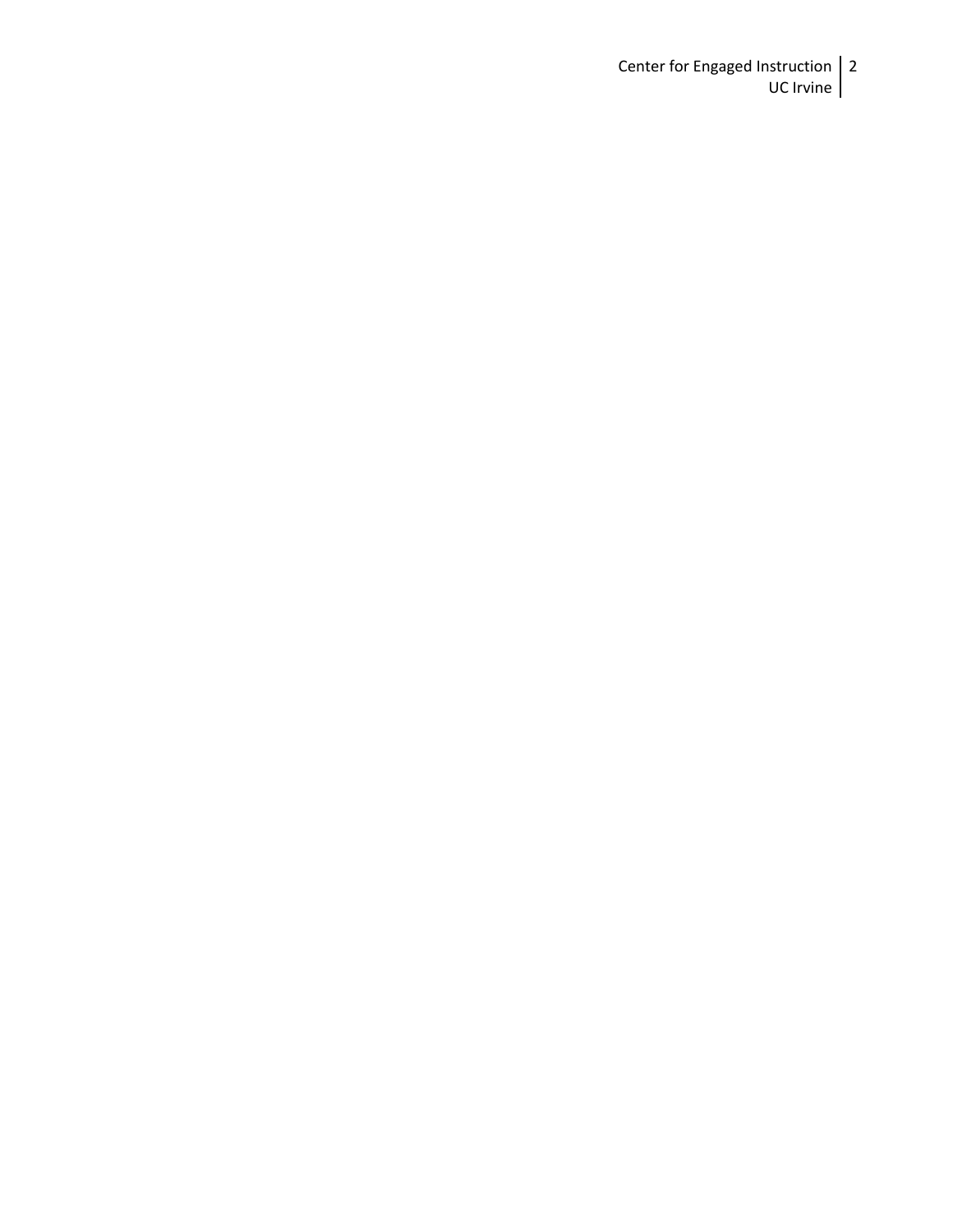## **GROUP FACILITATION SKILLS: COMMON ISSUES & POSSIBLE SOLUTIONS**

#### **Keeping the Students "On Task"**

A common challenge when having students work in small groups is to keep them focused on the task at hand. Here are some strategies:

- Announce a time limit. Give the students a realistic amount of time to complete all or a segment of an assignment, but short enough to keep them focused. For example, give them 3 minutes to brainstorm a list of ideas. Give them a warning when they have one minute left. Tell them that they must produce a certain number of items: a minimum of 5 ideas; 7 suggestions; 2 solutions; 1 "what" or "how" question, etc.
- Require the groups to present something to the whole class. For example, tell them that by the end of the announced time limit, the group will have to present their findings verbally and/or in writing to everyone. Give them flipchart paper, huddle boards, or group laptops on which to record their findings.\* An alternative if you're in a room with computer stations is to require them to post something to the course Dropbox. (You can set up Dropboxes so that the box "closes" at a given time.)
- Give them specific tasks to complete. Tell them to produce something: generate a list; answer specific questions; find 3-5 resources, etc.
- Monitor progress. Give each group a piece of carbon paper. Students have to make a carbon copy of whatever the group has worked on that day. You then have a record.
- Have templates. For each class, give students a template that requires them to include their names, the date, a space for generating information/ answering questions, and a section describing what their next steps will be.

## **Helping Without Helping Too Much:**

- Answer questions with another question rather than a statement. For example, the students might ask you where to find some specific piece of information. Rather than tell them, ask them to first generate a list of possible appropriate resources.
- Give students a partial list of pre-approved resources. They still have to find some on their own, but you at least point them in the right direction. Your goal isn't necessarily to teach them to find resources quickly, but rather where to look for potentially useful resources.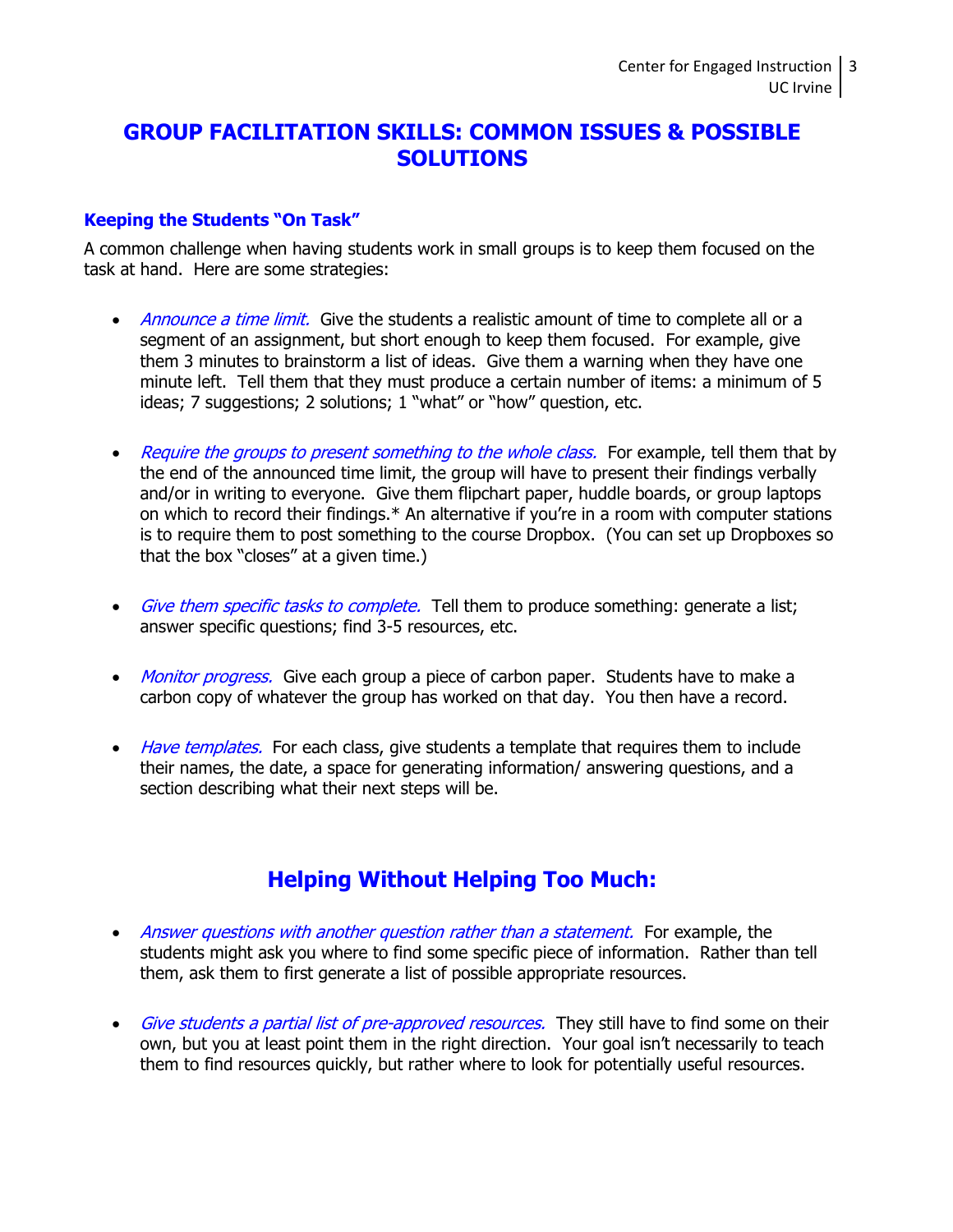• Model the kinds of "habits of mind" you want them to develop. Start by giving them some specific questions to address that also reveal the issues you want them to consider. For example, in a case problem, you could start by asking students to first identify the facts of the case and then what the facts suggest (inferences). This models a problem-solving strategy: start with identifiable facts; what inferences can you make? How might you test out your inferences?

## **Helping Without Stopping the Conversation:**

- Avoiding "the plop." The "plop" occurs when you interrupt with a comment that then subsequently silences everyone. Rather than make a statement, ask a question. If there's silence, tell everyone to take out a piece of paper and write a quick response. Ask for a few responses, then tell them to return to their groups to explore one or more of the shared comments.
- *Eavesdrop from a distance.* Getting too close to a group might make them selfconscientious. Keep your distance and just wander around the room. Note what people are saying, what issues come up, where people are getting stuck. If necessary, stop the group and briefly summarize some of the issues you've heard without necessarily identifying who said what. (You can do this fairly surreptitiously in smaller rooms. Look as though you're doing something else such as looking up something in your notes, but listen.)
- Tell students that in X-number of minutes you're going to stop them and ask them for a brief update on their progress. Then tell them you'll give them x-number of minutes to ask you questions, but then they have to return to group work.
- $\bullet$  Have a signal & a procedure. Agree ahead of time that if a group is having a problem, they have to generate a specific question first, then they can raise their hand for assistance.

\*"Huddle boards" are dry erase boards approximately the size of a piece of flipchart paper. They can be purchased at any office supply store, but will need to be housed somewhere in the room to make them accessible without having to cart them around. (The CEI Learning Studio in AIRB 1030 has huddle boards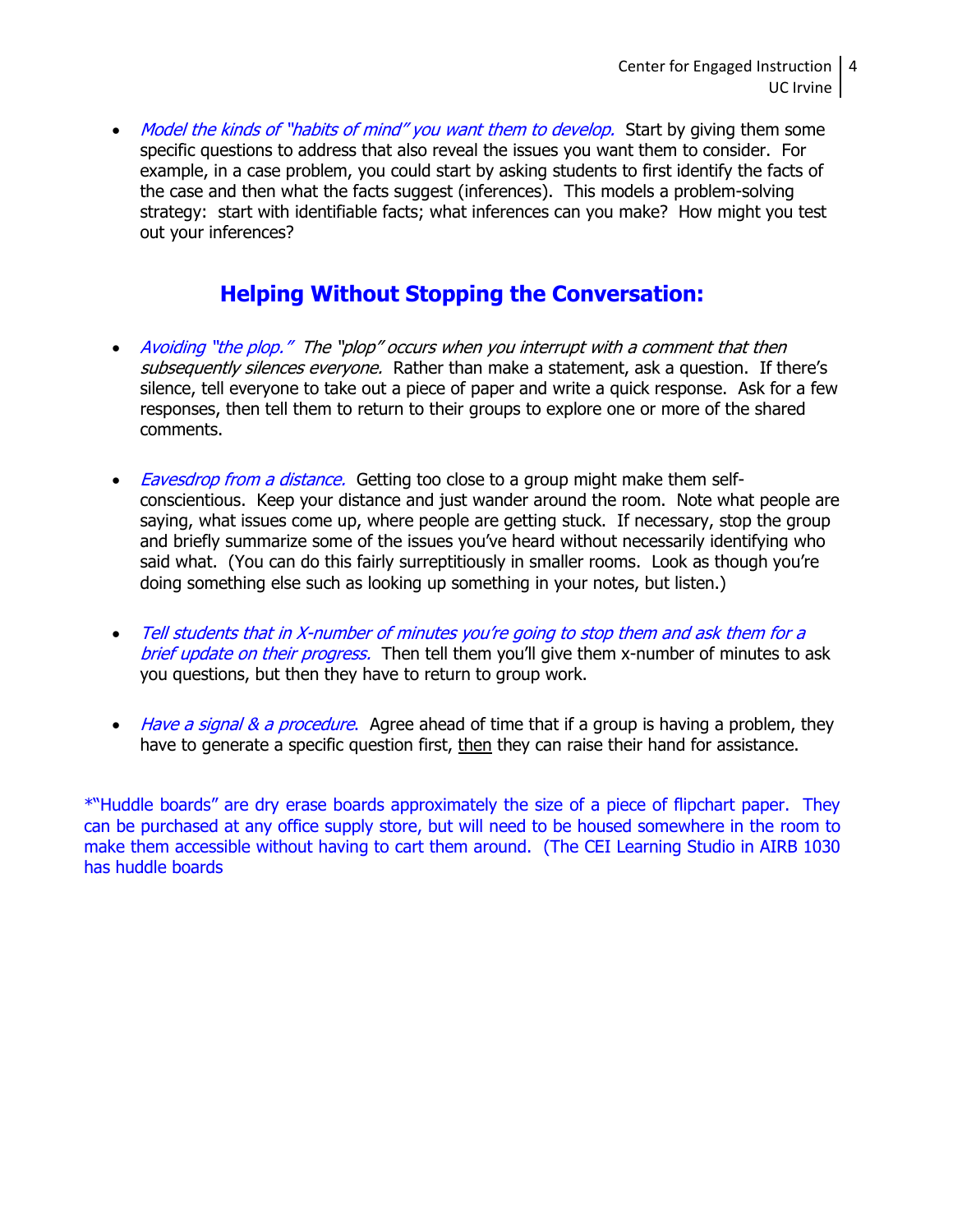#### **GUIDELINES FOR WORKING EFFECTIVELY WITH COLLABORATIVE GROUPS**

- **1. Group formation.** Forming groups is not a haphazard process. Care should be taken to establish groups that are heterogeneous with respect to skills and background and sized appropriately for the given task (i.e., don't assign 5 people to do a task that 2 people could easily accomplish). For a sufficiently complex problem, 5-8 members seem to be ideal (Wilkerson, 1996).
- **2. Group problem.** The nature of the problem itself affects collaborative success. Greater collaboration tends to occur when problems are open, ill-defined, and relatively long-term (i.e., looking up fact-based answers in the primary-source textbook does not require anything but nominal collaboration, if that).

Group members that are inter-dependent and must rely on one another to get the task done tend to work better; likewise, inter-dependency among all the groups is help, too. For example, divide up a big topic into enough parts so that each group can work on a single aspect of the problem or issue. They must report their findings to the class so that everyone gets all the information. If they are made responsible for knowing this information (i.e., it will be on a test), they are more likely to work hard and addressing the issues.

- **3. Collaborative training.** It is best not to assume that students know how to work successfully in small groups. Their previous experiences with group work are most likely not adequate preparation for what is required in Problem Based Learning. Students thus require training in collaborative effectiveness and some structure for how to work together.
	- Give everyone in the group a role: content expert, recorder, reporter, critic, etc. This practice encourages group members to participate more equally. Rotate the roles at various group meetings to allow individual members to experience each one.
	- Establish standards or behavioral norms for groups—how you expect the teams to work together—and hold members accountable to these standards via evaluation (e.g., equal participation, workload sharing, communication among all group members about decisions, etc.).
	- Provide sufficient time during class for groups to work together on some aspect of the problem. This allows the instructor and/or tutors to circulate and check groups' progress on the assignment and on successful collaboration.
- **4. Group Facilitation.** The role of the group facilitator is crucial. Tutors/instructors should be knowledgeable about course and problem content, but their role is not to *impart* that knowledge. The facilitator's job is to get students to elaborate their own assertions, to model the kinds of process-reflective questions that students should eventually learn to ask themselves, and to ensure that all members are participating equally. Facilitators should also be encouraging and create a positive atmosphere during meetings or mediated group work sessions. If people other than the instructor will be acting as facilitators, they need training as well.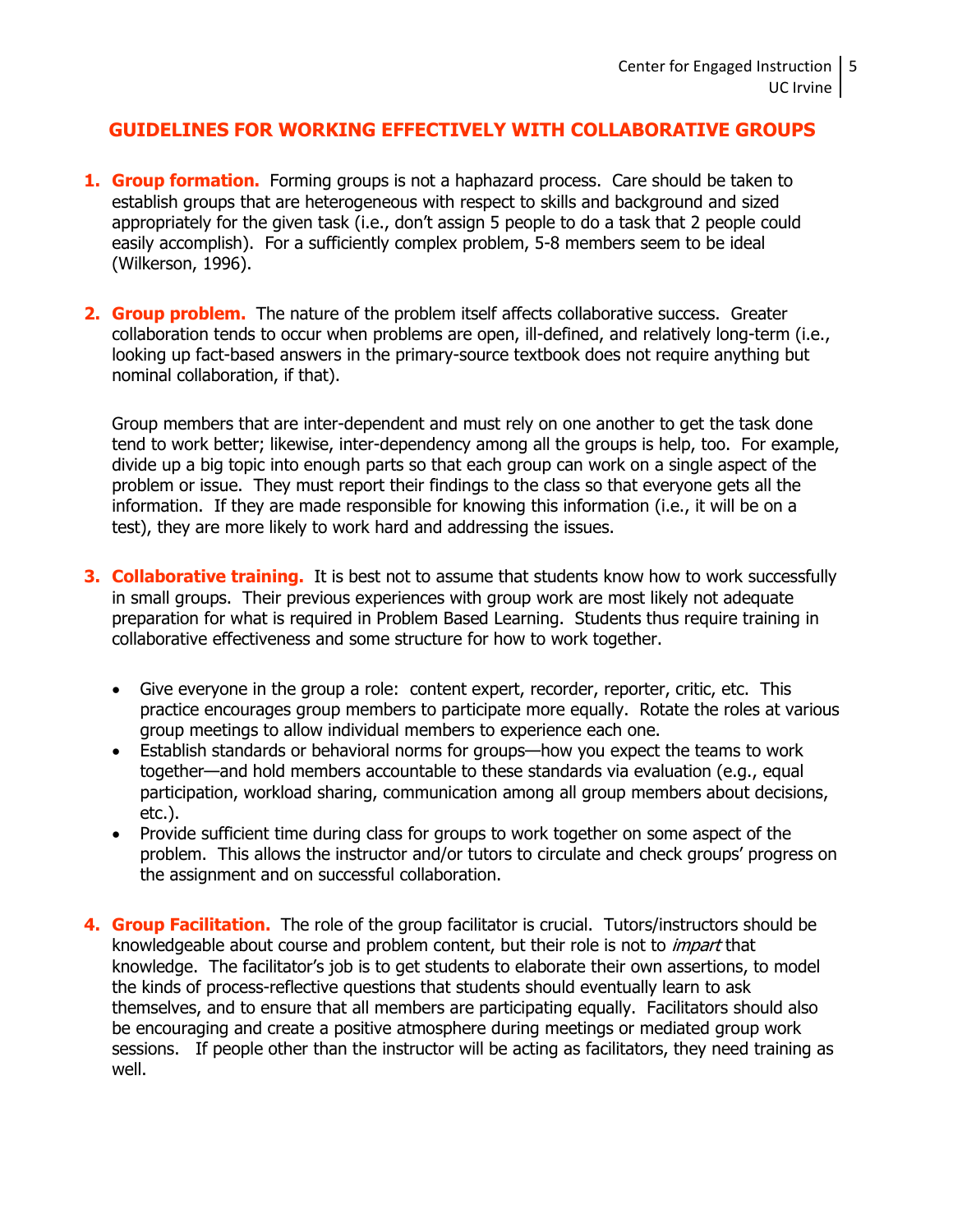- **5. Collaborative assessment.** Group assessment/evaluation should focus on collaborative products while building in individual accountability. Some ways to accomplish this goal are:
	- All students do self-assessments after problem completion, wherein they rate themselves and other group members on the amount of effort, participation, initiative, content contributions, etc.
	- Require each group member to be responsible for a portion of the group's final presentation, project, or paper, with the understanding that the final product is not to be an unconnected accumulation of individual work, but rather a cohesive whole. Individuals' final grades are a combination of the group product score and their score on the part for which they were responsible.
	- In addition to the group product, require something from individuals; for example, have students write in class a one-page essay about something they learned from completing the problem. This will reward students who were genuinely engaged and uncover those who "freeloaded" their way through the group work.

#### **The following suggestions were developed for use with Problem-Based Learning (PBL), however they can be adapted to any small group assignments.**

### **SAMPLE GROUP ROLES**

One of the best ways to keep group members "on task" is to give them clearly defined roles. There are many different examples available; this list is not meant to be exhaustive. Feel free to create your own group roles, as well.

The others' roles aren't secret—in fact, students should know what to expect from each other in their group, so have the students read through all of the roles even though they personally will only be taking one.

**Tip:** Have group members rotate roles each time they meet. This will give everyone a chance to take on different responsibilities, and it may help give quiet students a role to hide behind so they are more likely to participate; it might also silence the dominant student. In addition, monitor the role switching. Each group should have a matrix with the roles listed in the left-hand column and the students' names across the top (or vice versa). At the beginning of group work, the facilitator assigns or has everyone select their roles for that day and indicates the day the students took their particular roles. They can refer back to the list each time they met so they know who has and hasn't taken a particular role. It is recommended that the instructor keep the lists and distribute them when needed. This way students know that you are monitoring the role switching.

#### **EVERYONE IS ALSO A DISCUSSANT, NO MATTER WHAT THEIR ASSIGNED ROLE!**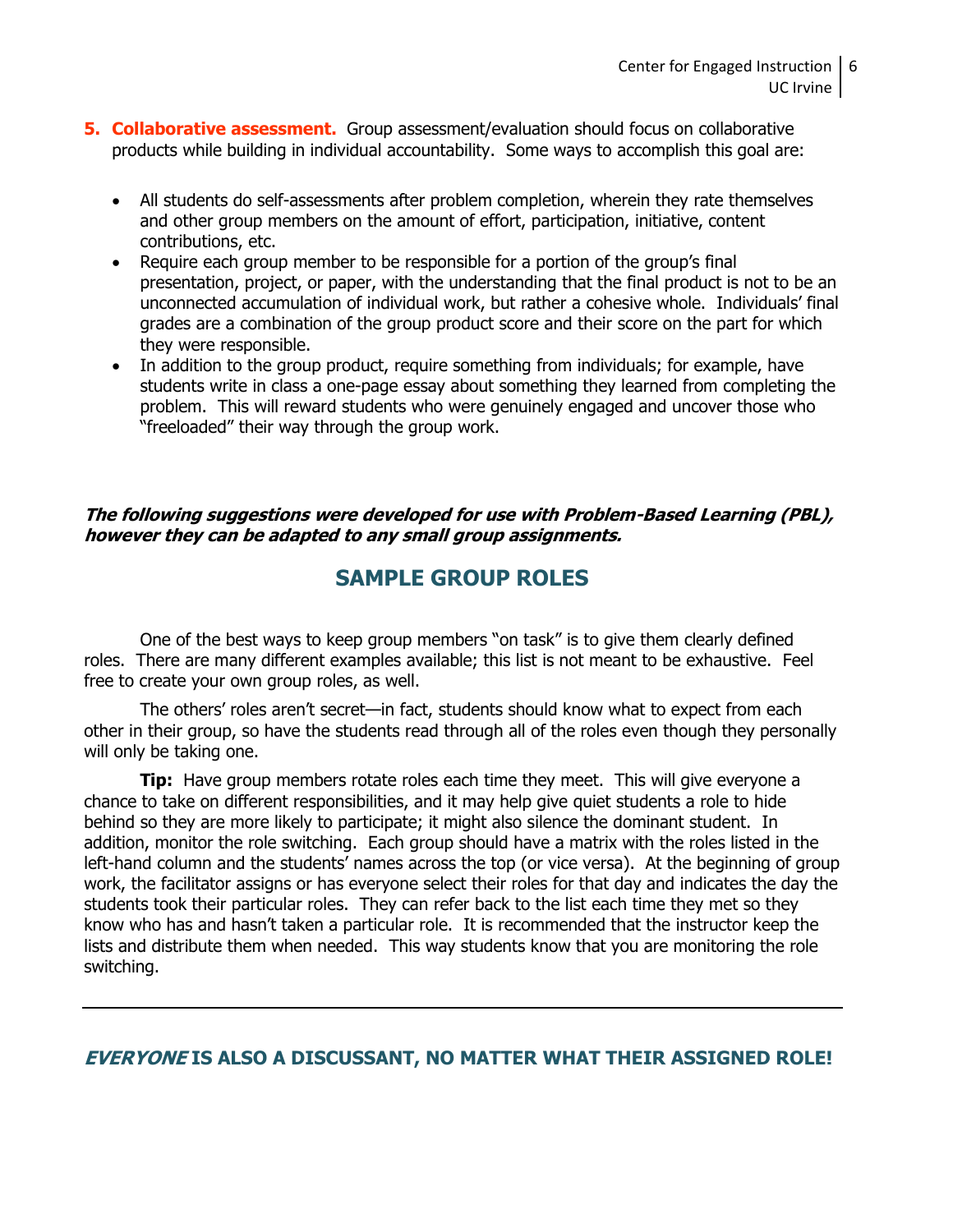- **Facilitator:** The group facilitator's job is to get the discussion going and to keep it going. This means you should draw out quieter group members and make sure no one talks too much. The best way to initiate a discussion and to keep one going is to ask questions of the group.
- **Timekeeper:** In addition to being a discussant, your job is to make sure that the group stays on task, and moves along so they can complete all of the assignment. If necessary, break in and remind the group of how much time they have left. (One way to ease the discomfort you might feel at cutting people off is to have your group agree on a signal that the timekeeper can give when someone has talked too long. For example, they can make a sign that they hold up that reads, "Time to move on to someone else"; or, simply making the "T" sign with your hands to indicate "Time" is subtle and requires no paperwork!)
- **Recorder/Reporter:** In addition to being a discussant, your job is to record the group's findings or other notes that the group needs. This may mean that you'll have to make copies for everyone later. If so, you will be responsible for getting the copies to the group in a timely manner. If necessary, you may also be asked to report findings from your group. [N.B. The recorder/reporter functions can also be split between two people.]
- **Friendly Critic/Devil's Advocate:** As a discussant, your job is to serve a special role in the discussion. It's your job to challenge any assumptions the group seems to be making (e.g., is PBL the same as using case studies?). Additionally, you might be the one to say "Yeah, but what if…?" Your goal is to get the group to really analyze what they're doing from as many angles as possible.
- **Participant Observer:** In addition to being a discussant (that's the participant part), your job is to observe the group's dynamics. This means asking yourself questions such as "Who dominates?" "Who's not participating?" "How does the group plan how to address the questions and problems raised in the discussion?" "Who clashes?" "Who gets along?" Later, you might be asked to meet with the instructor to share your observations. It's also a good idea to share your observations with the group. This last activity is a good way for everyone to reflect on how they do or do not get work done in a group and why.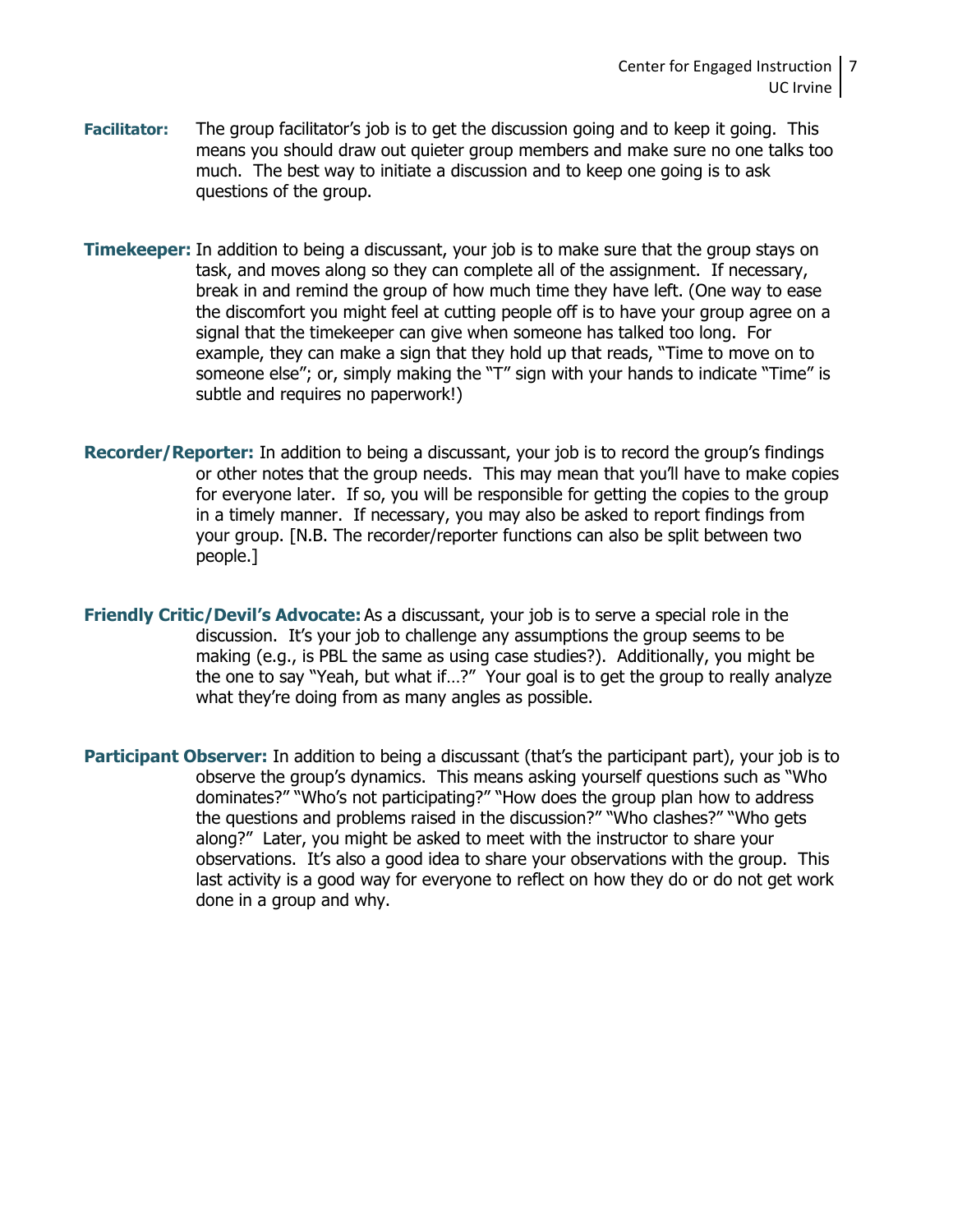## **SAMPLE GROUP CONTRACT**

Below is a sample of one way to form collaborative work groups. In this example, group members are given both some guidelines by the instructor *and* permitted to write some of their own. A group contract can be written solely by the instructor, by the group members, or both. You may choose to have everyone use the same contract, let individual groups design their own, or let individual groups design their own but with a core set of expectations by which all groups must abide.

#### **GROUP & GROUP MEMBER RESPONSIBILITIES**

The success of the group will depend on the cooperation and professionalism of its members. Employers will expect you to know how to work effectively in groups: how to determine what needs to be done; how to find information; how to assess information; how to share the workload; and how to resolve interpersonal conflicts that might arise. Effective collaboration includes, but is not limited to:

- Participating fully (in spirit and actuality)
- Participating professionally (i.e., civil discourse; abiding by the rules of academic honesty)
- Meeting responsibilities (i.e., completing assigned tasks on time and to the best of your ability)
- Taking the consequences of not abiding by the group's rules.
- Giving group members appropriate credit where due
- Not giving credit where it isn't due

After reading through this document, each member needs to initial each item and then sign the document at the end. Return it to the instructor who will make copies for your group. If you disagree with these rules, then as a group amend them. They must be approved by the instructor, however.

- 1. Each group member agrees to show up to class and to outside group meetings on time. Initials:
- 2. In the event that a group member is less than five minutes late, s/he may *quietly* join the group without disrupting it to ask what s/he missed. It is optional for the group members to fill in the late-comer.

Initials:

- 3. Group members who are avoidably late must: [write out a consequence for being late.] Initials:
- 4. A group member who is absent more than \_\_\_\_\_times will be dismissed from the group. Initials: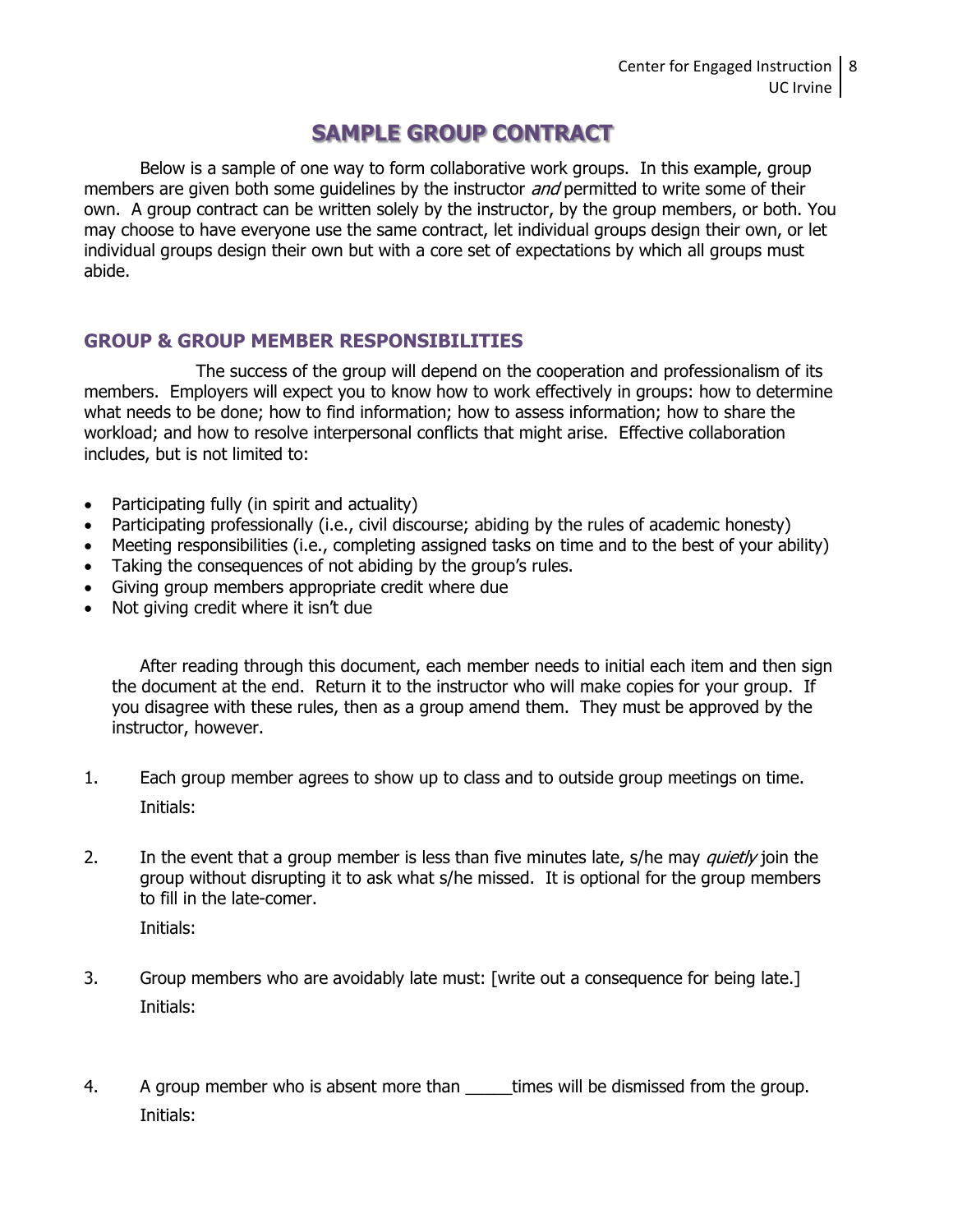- 5. If a member submits plagiarized material and/or cheats, the group agrees to bring this to the instructor's attention immediately. Initials:
- 6. Each member agrees to familiarize him- or her- self with and abide by UCI's rules for Academic Honesty (available in the *Schedule of Classes*). Initials:
- 7. Members agree to treat one another with respect. Respect includes no name-calling. If you don't like an idea, address the idea, not the person (for example, "I don't think that idea will work because…" not "That's stupid"). In the event that a group member treats someone inappropriately, s/he will [write a consequence]: Initials:
- 8. No "cross talking" is allowed. This means not interrupting when someone else is talking. Initials:
- 9. In the event that a group member or members are dominating the group, it's the time keeper's job to politely interrupt them (this is when you *can* interrupt) and ask that someone else speak.

Initials:

10. Other rules that the group would like to add:

Each member print name & then sign: Date: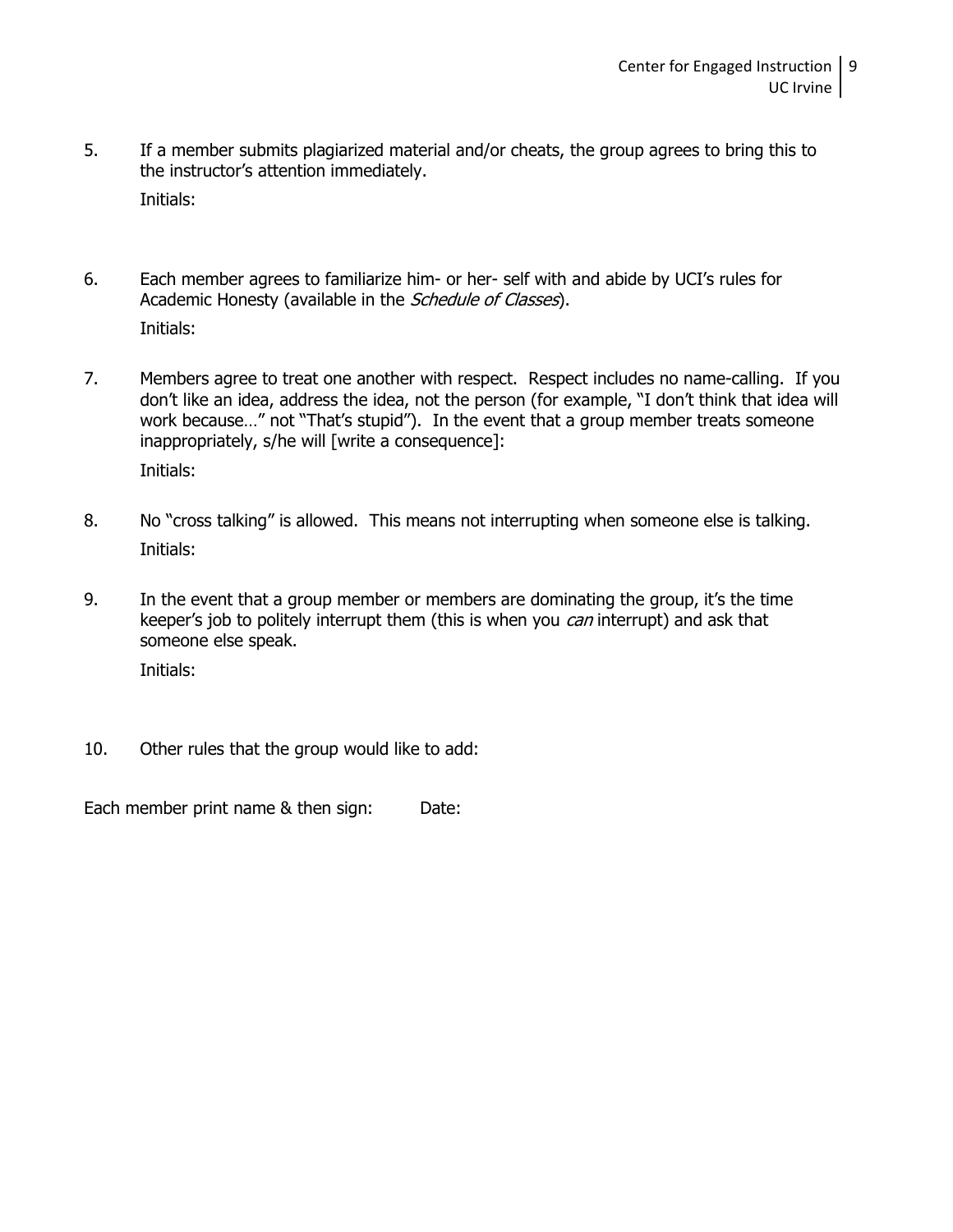## Variety is the spice of life….

## **Different Ways to Form a Group**

#### **Ways of grouping:**

- $\triangleright$  counting off
- $\triangleright$  students work with partner of their choice
- $\triangleright$  students work with someone sitting near then
- $\triangleright$  by similarities (eye color, hair color, month birthday, school)
- $\triangleright$  draw names (always have small envelope with all students' names and with numbers  $(1 - # of enrollment)$  with you)
- $\triangleright$  students work with someone they have not worked with before
- $\triangleright$  instructor randomly assigns partner
- $\triangleright$  groups formed as students walk into class
- $\triangleright$  different color handouts, group according to colors (same or different; vary!)

■ Cut up greeting cards or postcards into 2, 3 or 4 pieced (according to group size).Make sure there on one piece for each student in class. Mix up the cards and have students pick a piece out of a hat. Students find their partners or groups by finding matching pieces: Each student who has a piece of the puzzle is a member of that group.

**H** Have students work with someone sitting on the other side of the room / students in the back of the class work with someone in the front of the class on the opposite side of the class.

**Arrange the desks so that they are in two straight lines or semi-circles with always two** chairs/desks facing each other. Students sit down, pick up the card describing their spontaneous speaking activity and speak with the person across from them. After a certain time (e.g. 1 min, you can use a bell or a kitchen clock), students sitting in one line move  $x$  chairs to the left and students sitting in the other line move  $x$  chairs to the right.

A variation of the above activity is to have students form two circles (one circle inside another where one student from the outside circle faces a student from the inside circle). Each student has cards practicing grammar, vocabulary, etc. Students work with their partner using their cards in whatever way you directed them. When you call time, students switch cards with their partner and the inside circle moves three people to the left (the outside circle does not move). Now they have new partners and one new set of cards.

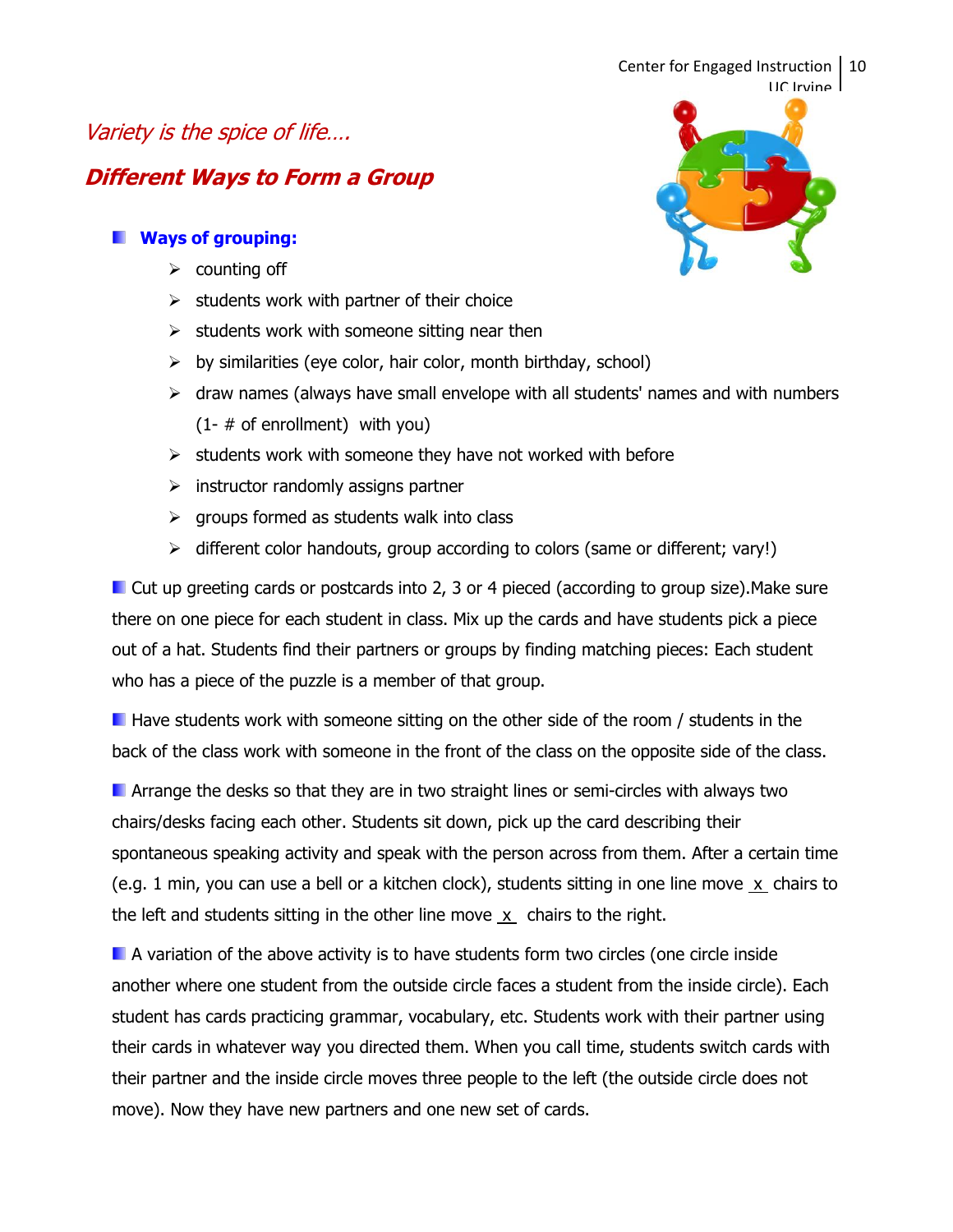#### **Matching cards (cards mixed up – distributed)**

- $\triangleright$  Adjectives on one card / its opposite on the other
- $\triangleright$  questions on one card / appropriate answer on the other
- $\triangleright$  written equation / solution
- $\triangleright$  incomplete sentence / missing element (e.g. verb form)
- $\triangleright$  infinitive / past participle
- $\triangleright$  picture of item or person/ German vocabulary word or name of person
- $\triangleright$  description of activity / activity
- $\triangleright$  name of holiday / month of this holiday
- $\triangleright$  author / piece of work (novel, story, poem)
- $\triangleright$  inventor / invention

When using info-gap activities (e.g. the one in textbook), to pair students, make handout of activity (16 students  $= 8$  sets). Make one of the alterations listed below. Mix up activities and pass them out randomly. Instruct students to find their partners in the following matter.

- $\triangleright$  Find the person with the same color (each set of activities is printed in a different color)
- $\triangleright$  find the person with the same number written in the upper right-hand margin (each set of activities has the same number written on it)
- $\triangleright$  find the person with the same letter written in the upper right-hand margin (each set of activities has the same letter written on it)
- $\triangleright$  find the person with the vocabulary word that is opposite in meaning from the one you have on yours
- $\triangleright$  find the person with the vocabulary word that corresponds to the picture you have drawn on yours
- $\triangleright$  find the person who has the same sticker on their handout as you

Created by Pedagogical Fellow Natalie Eppelsheimer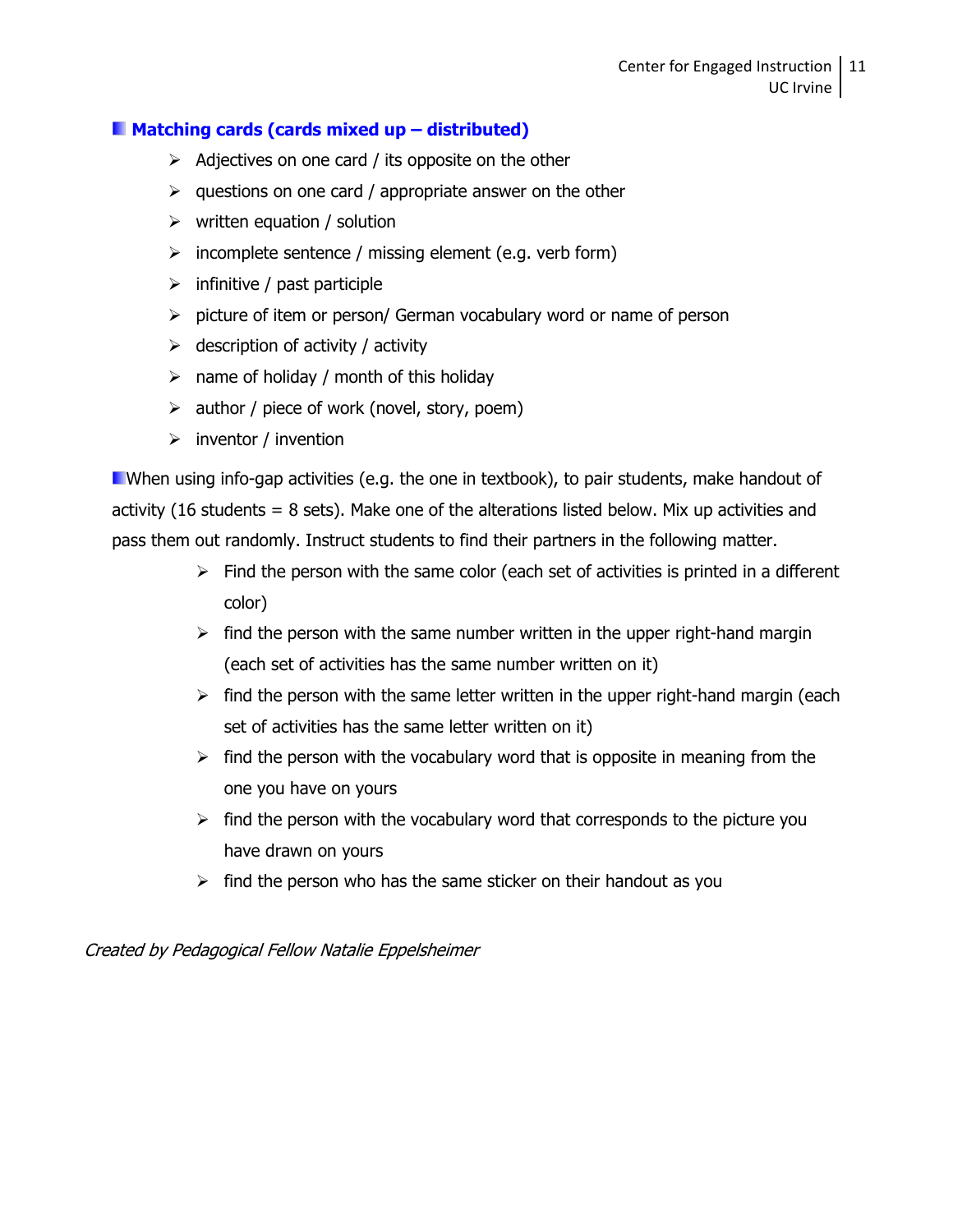## **GROUP DYNAMIC OBSERVATION SHEET**

**While you're observing what's going on in the room among the group members, try to surreptitiously record the following observations:**

| <b>BEHAVIOR:</b>                    | <b>WHO'S DOING IT?</b> | <b>HOW</b><br><b>OFTEN?</b> | <b>HOW</b><br><b>ACCOMPLISHED?</b> | <b>IMPACT ON GROUP?</b> |
|-------------------------------------|------------------------|-----------------------------|------------------------------------|-------------------------|
| <b>Group</b><br><b>Maintenance:</b> |                        |                             |                                    |                         |
| Who talks?                          |                        |                             |                                    |                         |
| leader                              |                        |                             |                                    |                         |
| "harmonizer"                        |                        |                             |                                    |                         |
| "gate keeper"                       |                        |                             |                                    |                         |
| "encourager"                        |                        |                             |                                    |                         |
| "compromiser"                       |                        |                             |                                    |                         |
| "standard<br>setter"                |                        |                             |                                    |                         |
| "initiator"                         |                        |                             |                                    |                         |
| other                               |                        |                             |                                    |                         |

| <b>Task</b><br><b>Maintenance:</b>                              |                           |                             |                                    |                                   |
|-----------------------------------------------------------------|---------------------------|-----------------------------|------------------------------------|-----------------------------------|
| <b>BEHAVIOR:</b>                                                | <b>WHO'S DOING</b><br>IT? | <b>HOW</b><br><b>OFTEN?</b> | <b>HOW</b><br><b>ACCOMPLISHED?</b> | <b>IMPACT ON</b><br><b>GROUP?</b> |
| <b>Who seeks</b><br>information/<br>opinions from<br>the group? |                           |                             |                                    |                                   |
| <b>Who provides</b><br>information<br>and/or facts?             |                           |                             |                                    |                                   |
| <b>Who clarifies</b><br>and/or                                  |                           |                             |                                    |                                   |
| <b>Elaborates?</b><br><b>Who</b>                                |                           |                             |                                    |                                   |
| summarizers?<br>other                                           |                           |                             |                                    |                                   |